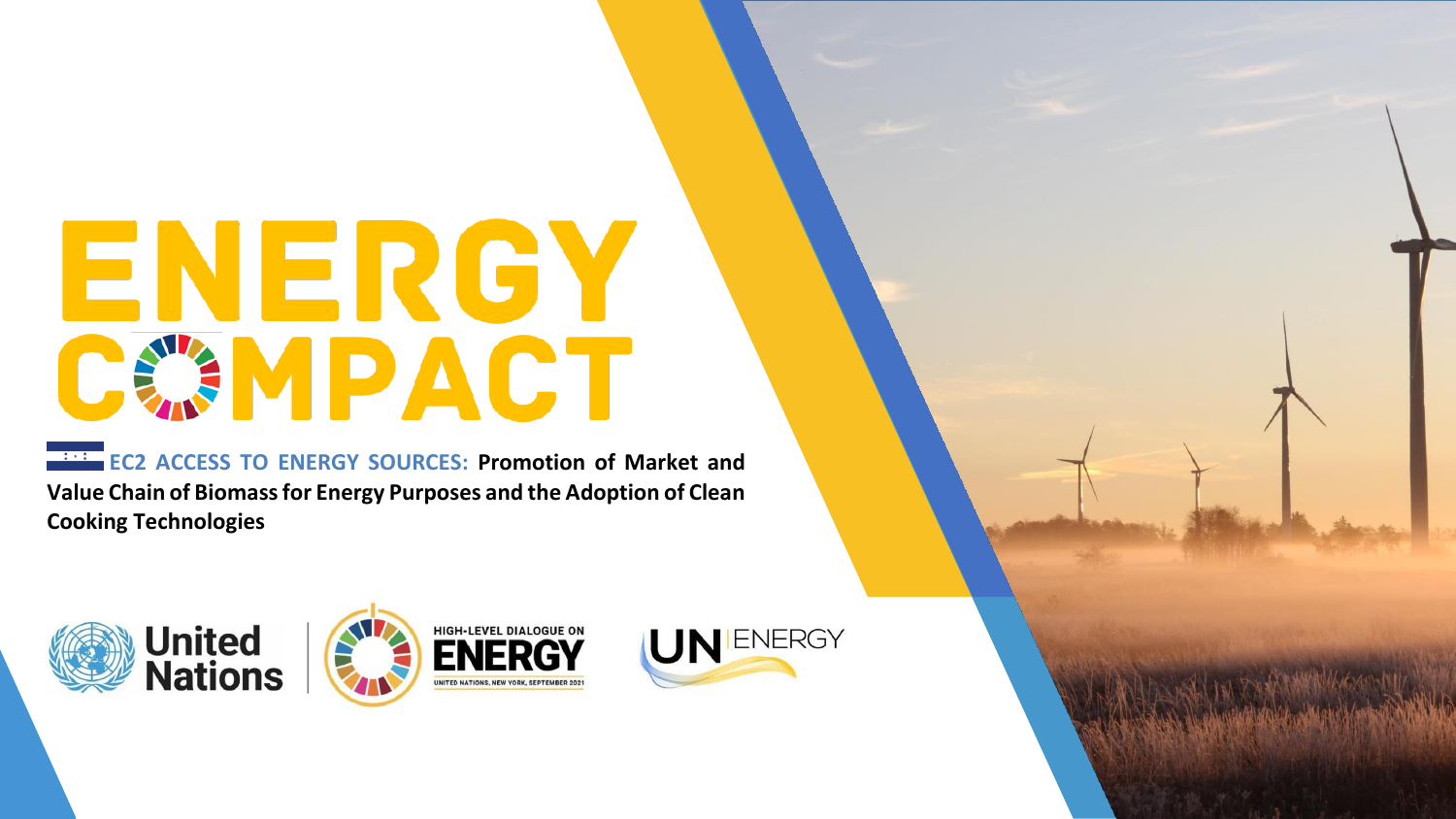# **SECTION 1: AMBITION**

 **1.1. Ambitions to achieve SDG 7 by 2030.** [Select all appropriate options]

(Member States' targets could be based on their NDCs, energy policies, five-year national plans, etc. Goals for companies/organizations could be based on their corporate strategy)

| $\square$ 7.1. By 2030, ensure universal<br>access to affordable, reliable, | Target(s):                                                                                                                                                                                                                                                                                                                                                                                                                                                                                                                                         |
|-----------------------------------------------------------------------------|----------------------------------------------------------------------------------------------------------------------------------------------------------------------------------------------------------------------------------------------------------------------------------------------------------------------------------------------------------------------------------------------------------------------------------------------------------------------------------------------------------------------------------------------------|
| and modern energy services.                                                 | Incorporate diversified systems for the use of renewable energy sources and modern fuels in the Honduran population to lead to<br>use of clean and low-carbon emissions cooking systems.                                                                                                                                                                                                                                                                                                                                                           |
|                                                                             | Timeframe: 2030                                                                                                                                                                                                                                                                                                                                                                                                                                                                                                                                    |
|                                                                             | Context of the ambition(s):                                                                                                                                                                                                                                                                                                                                                                                                                                                                                                                        |
|                                                                             | According to the NAMA Concept Note of Improved Stoves, it is noteworthy that in Honduras most households use firewood as a primary<br>their food. Households using improved wood stoves account for 29.9% and those using traditional stoves account for 27.7% and 6.59<br>stones. Households cooking with clean fuels (LPG and electricity) account for 35.5% nationwide; 25.7% use LPG and 10.2% use electricity                                                                                                                                 |
|                                                                             | It is estimated that more than one million households use firewood as the main energy source for this activity, therefore, 8 million cubio<br>are used as a source of combustion.                                                                                                                                                                                                                                                                                                                                                                  |
|                                                                             | In addition, the livestock sector in Honduras is one of the most important contributors to Greenhouse Gas (GHG) emissions while contrib<br>economy and livelihoods. The rural sector accounts for 16% of total emissions, with livestock accounting for the largest share, with 9.4<br>96,000 livestock farms generated 2.2 million tons of CO <sub>2</sub> in 2015 from enteric fermentation and manure management. Most farmers/ranch<br>and skills to transition to more productive, low-carbon livestock production.                           |
|                                                                             | Access to modern energy is linked to economic growth in different agricultural value chains; productive chains such as livestock, coffe<br>composed of small rural producers, where the consumption of firewood is widespread and is part of both their productive activities and                                                                                                                                                                                                                                                                  |
|                                                                             | In 2012, the Study on the Development Potential of Biogas Initiatives at the Productive Level in Honduras was developed within the f<br>program between the United Nations Program (UNDP) and the Secretariat of State in the Office of Natural Resources and Environment<br>support of the Dutch Development Cooperation Service (SNV), to analyze the potential of different productive sectors for the developme<br>among others the livestock sector, to determine the potential for GHG reduction and its participation in the carbon market. |
|                                                                             | The use of livestock manure represents a sectoral total of biogas equivalent to about 84.5 MNm <sup>3</sup> /year (based on milk production), equ<br>57.9 MWT and an electrical power of 23.2 MWe (based on a yield of 4.1 I/cow-day). The biogas production potential close to 92.8 MNm <sup>3</sup><br>equates to about 23.26 MWt and 9.3 MWe.                                                                                                                                                                                                   |
|                                                                             |                                                                                                                                                                                                                                                                                                                                                                                                                                                                                                                                                    |
|                                                                             |                                                                                                                                                                                                                                                                                                                                                                                                                                                                                                                                                    |
|                                                                             |                                                                                                                                                                                                                                                                                                                                                                                                                                                                                                                                                    |
|                                                                             |                                                                                                                                                                                                                                                                                                                                                                                                                                                                                                                                                    |

**to lead to the transition and sustained** 

a primary source of energy for cooking is a primary source of energy for cooking and 6.5% of households use all three electricity (World Bank, 2019).

Ilion cubic meters of firewood per year

Ie contributing significantly to the rural with 9.46% of total emissions. Around ers/ranchers lack the right technologies

ock, coffee, and pig farming, which are vities and household demand.

thin the framework of the cooperation ironment (MI AMBIENTE) and with the evelopment of these projects, including

tion), equivalent to a thermal power of  $2.8$  MNm<sup>3</sup> biogas at 60% CH<sub>4</sub>/year. This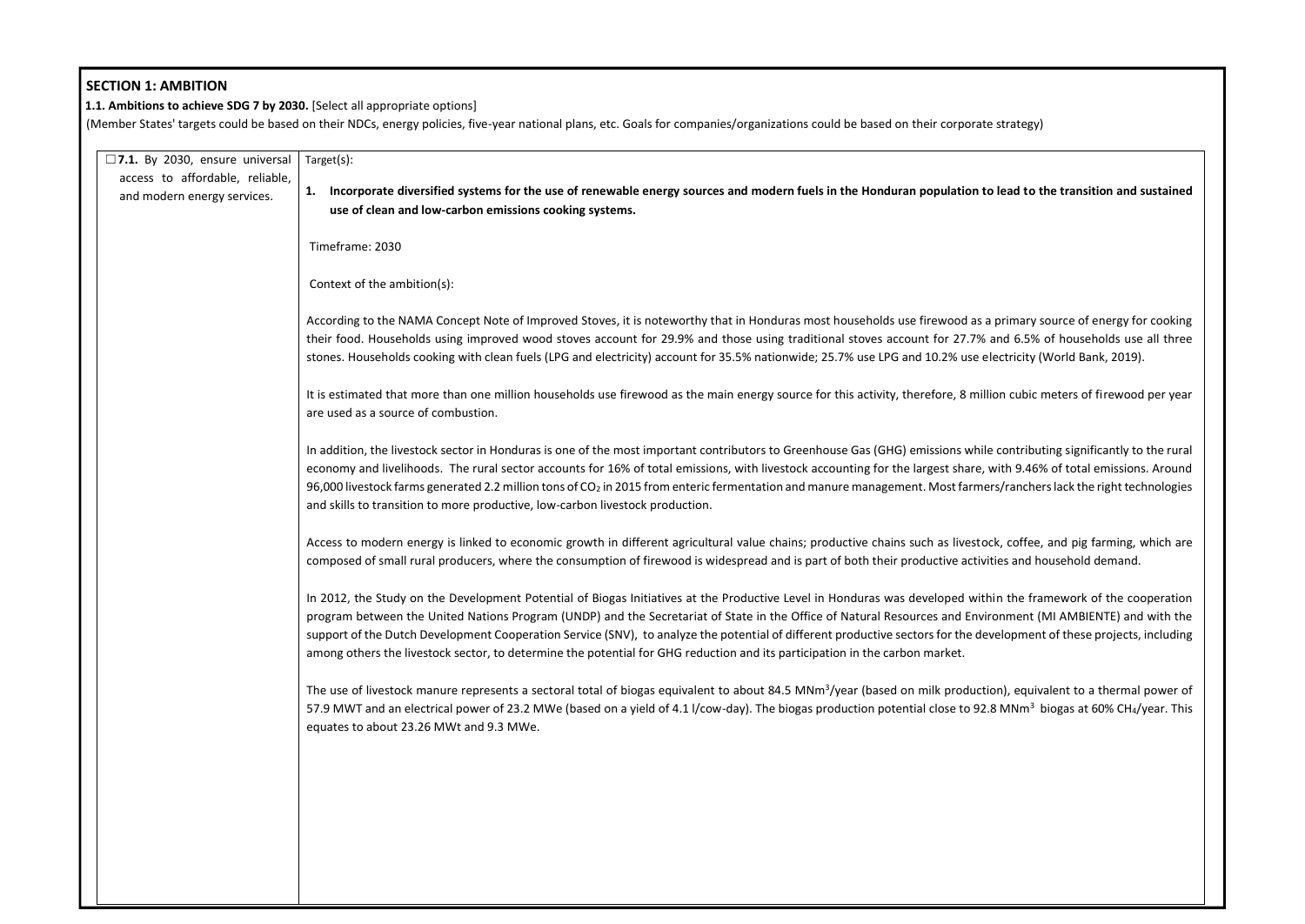| Target (s):                                                                                                                                                                                                                                                                                                                                                                                                                                                                                                                                                                        |
|------------------------------------------------------------------------------------------------------------------------------------------------------------------------------------------------------------------------------------------------------------------------------------------------------------------------------------------------------------------------------------------------------------------------------------------------------------------------------------------------------------------------------------------------------------------------------------|
| Develop the market and value chain of biomass for energy purposes through the implementation of a Comprehensive Public Policy.<br>2.                                                                                                                                                                                                                                                                                                                                                                                                                                               |
| Timeframe: 2030                                                                                                                                                                                                                                                                                                                                                                                                                                                                                                                                                                    |
| Context of the ambition(s):                                                                                                                                                                                                                                                                                                                                                                                                                                                                                                                                                        |
| According to the 2050 Roadmap of the National Energy Policy of Honduras, traditional bioenergy currently has a high rate of participation in th<br>of which approximately 40% comes from some source related to biomass. 55% of the population uses biomass (24.4% urban population and                                                                                                                                                                                                                                                                                            |
| The country has a high potential for energy generation with modern biomass beyond firewood, including sugar cane, coffee, rice, oil palm r<br>others. Most of these biomass sources are used directly, similar to the consumption of firewood, and for the generation of electricity a<br>consumption). It is currently estimated that one third of the total electricity generated in 2019 comes from the combustion of sugarcane<br>represents the importance of non-forest biomass in the country. The main gaps in the bioenergy framework have been identified where the foll |
| a. The potential of forest and non-forest biomass for energy purposes is not exploited, referring to the fact that there are various by-proor<br>use and agricultural production. If this biomass was harnessed in an appropriate and timely manner, the pressure on forests and on th<br>services would be reduced.                                                                                                                                                                                                                                                               |
| b. High consumption of firewood: currently firewood represents 36% of the national energy matrix, in addition to which it makes up 82%<br>demand. The indiscriminate use of firewood is linked to various socio-environmental problems, such as the deterioration of family healt<br>and degradation of ecosystem services.                                                                                                                                                                                                                                                        |
| c. Limited use of biogas and biofuels as energy: in this sense, the generation of biogas is derived from agricultural production, and also fi<br>With inputs generated from these activities, such as manure and coffee pulp, biogas can be generated that has various direct uses as<br>or it can be transformed into electricity and used for the promotion of various productive activities.                                                                                                                                                                                    |

articipation in the national energy matrix, **the Anation** oopulation and 89.1% rural population).

rice, oil palm rachis, briquettes, among of electricity and heat (mainly for selfon of sugarcane bagasse, which visually I where the following can be mentioned:

various by-products derived from forest rests and on the provision of ecosystem

t makes up 82% of the residential energy n of family health, reduced family incomental problems, such as the determination of family health, reduced fa

tion, and also from crops such as coffee. s direct uses as substitutes for firewood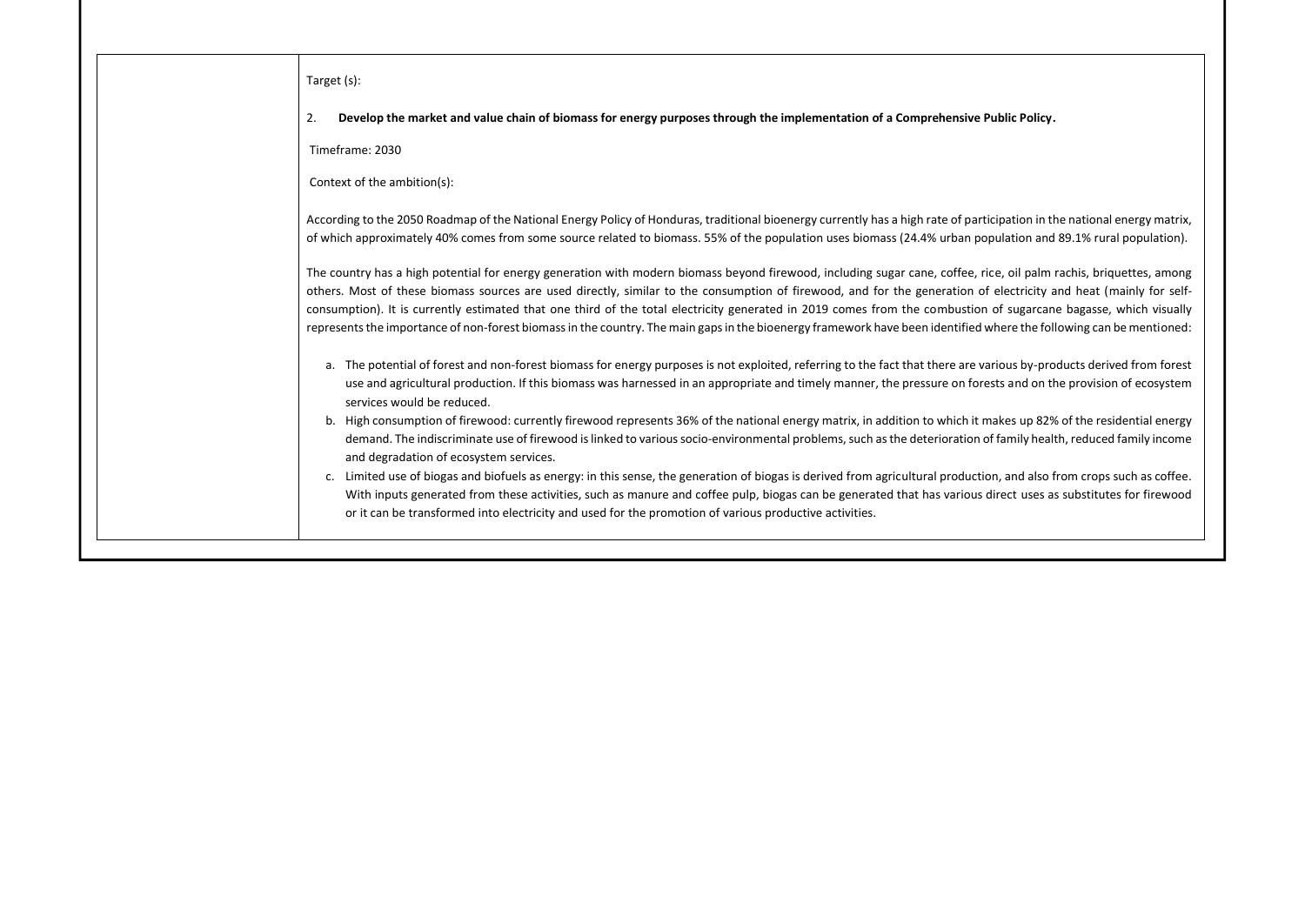# **SECTION 2: ACTIONS TO ACHIEVE AMBITION**

2.1. *Please Add at least one key action for each of the elaborate ambitions in Section1. [Add rows as needed].*

*7.1 By 2030, ensure universal access to affordable, reliable, and modern energy services.*

**1.1 Promote the biogas market and value chain between the different sectors of interest.**

- Generation and strengthening of capacities at different levels (government institutions, local government, educational system, private sector, civil society), through a robust training plan on the subject.
- Integration of the Educational System through the creation of new educational careers (Post-Degrees, Specialization) in biogas, establishing synergies and linkage with the sectors of interest to promote research programs focused on this technology, feasibility studies in its different forms of use and sources of generation (municipal landfills, agro-industrial sector, others).
- Establish business models with a focus on gender and social inclusion in the Value Chain.
- Creation of an incentive program for the adoption of biogas technology in different sectors.

## **1.2 Implementation of the National Biogas Development Program to contribute to the resilience of the country and Honduran families in rural areas in the face of climate change, reducing atmospheric GHG emissions through the adoption of non-conventional renewable energies.**

**1. Incorporate diversified systems for the use of renewable energy sources and modern fuels in the Honduran population to lead to the transition and sustained use of clean and low-carbon emissions cooking systems:** 

- Identification and quantification of the demand for the use of biogas in the country and the distribution of rural areas producing potential livestock beneficiaries to start the program and the establishment of key actors linked to the public, private and civil society sectors.
- Formulation of the program and its implementation with a focus on rural areas and the livestock sector.
- Management of financial resources for the implementation of the Program.
- Implementation of the work Program:
	- o Development of training programs for end users on the use of technology and awareness of the population about the contributions that entail the adoption of these technologies in the family economy, cultural, health and environmental aspects. The existing experiences of projects in operation will be documented and these contributions will be validated, to raise awareness among the population about the technology and enhance the future demand for it.
	- $\circ$  Validation of companies and organizations that can provide products and services of this technology for the development of the offer, thus creating new business opportunities and job creation through support and strengthening programs for these companies.
	- o Definition of available sources to access financing mechanisms, Green Funds, and incentives for the adoption of technology in the different links of the value chain.
- Implementation of audits to verify compliance with the Program and sustainability in the adoption of biogas technology in the livestock sector and provide support during the first phase of implementation of the project, providing technical, social, and economic assistance to optimize the economic and social benefits of biogas for end users.
- Transmission or Dissemination of knowledge and learning generated during the implementation of the program.

### **1.3 Establishment of strategic alliances, capacity building and promotion of public awareness for the adoption of clean cooking systems.**

 $\overline{\phantom{a}}$ 

- Establishment of synergies between the Academy/Universities, the Ministry of Energy (SEN) and other organizations linked to the biogas sector to identify new potentials for the development of biogas initiatives at the productive level in Honduras.
- Institutional strengthening and technical assistance to the Secretariat of State for Energy (SEN) through the Dutch Cooperation Service (SVN) in the elaboration of a Roadmap for addressing issues related to bioenergy (biogas, firewood, among others).
- Document experiences of users who have adopted these technologies, associated co-benefits, and risks in the use of solid fuels in households.

# *January 2022 – January 2030*

*January 2022 – January 2026*

*January 2022 – January 2030*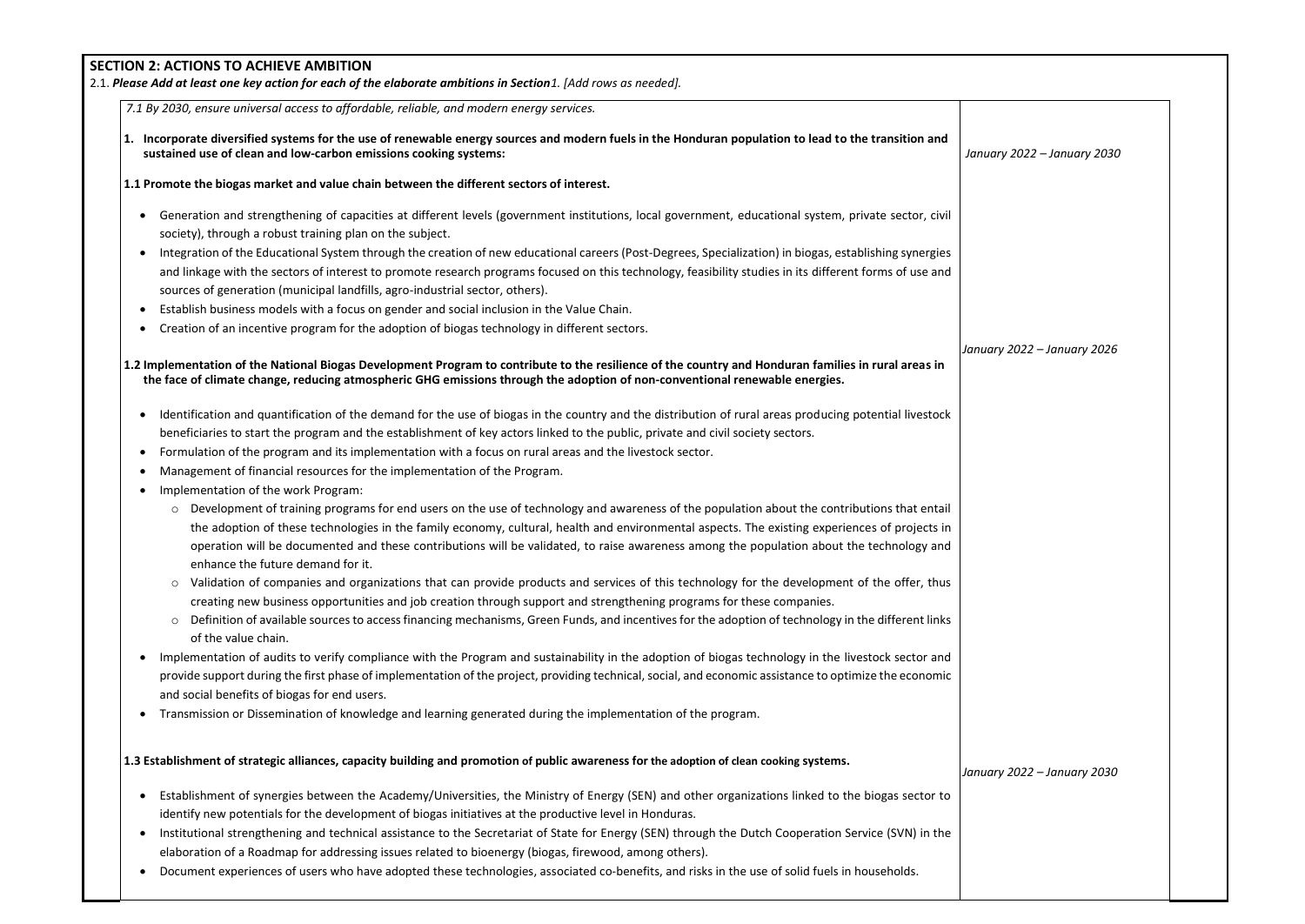*7.1 By 2030, ensure universal access to affordable, reliable, and modern energy services.*

### **2. Develop the market and value chain in Honduras of biomass for energy purposes through the implementation of a Comprehensive Public Policy.**

### **2.1 Formulation and implementation of a Comprehensive Public Policy for the Promotion of the Biomass Market for Energy Purposes**

- Identification of key public, private and international players linked to the bioenergy sector.
- Management of financing resources for the elaboration of the Public Policy for the Promotion of Biomass Technology for Energy Purposes.
- Development of workshops with the participation of key players (sectors: public, private, and civil society), to generate the technical, economic, social, and environmental bases for the elaboration of public policy.
- Generation of strategic alliances with public and private institutions for the definition of strategies with key players linked to the issue and the establishment of mechanisms for the sustainable use of forest and non-forest biomass for energy purposes.
- Development of the Terms of Reference for the elaboration of public policy within the framework of the guidelines issued by the SCGG.
- Development of public policy within the framework of the guidelines issued by the SCGG.
- Presentation and socialization of the Integral Public Policy for the Promotion of the Biomass Market for Energy Purposes.
- Promote access to financial resources, the granting of green funds and the establishment of incentives that promote the development of a market for biomass.
- Implementation and compliance with the biomass policy for energy purposes in the country, execution of actions for the management and sustainable use of forest biomass, encouraging the adoption of good forestry practices and the establishment of compensation mechanisms for the provision of ecosystem goods and services.

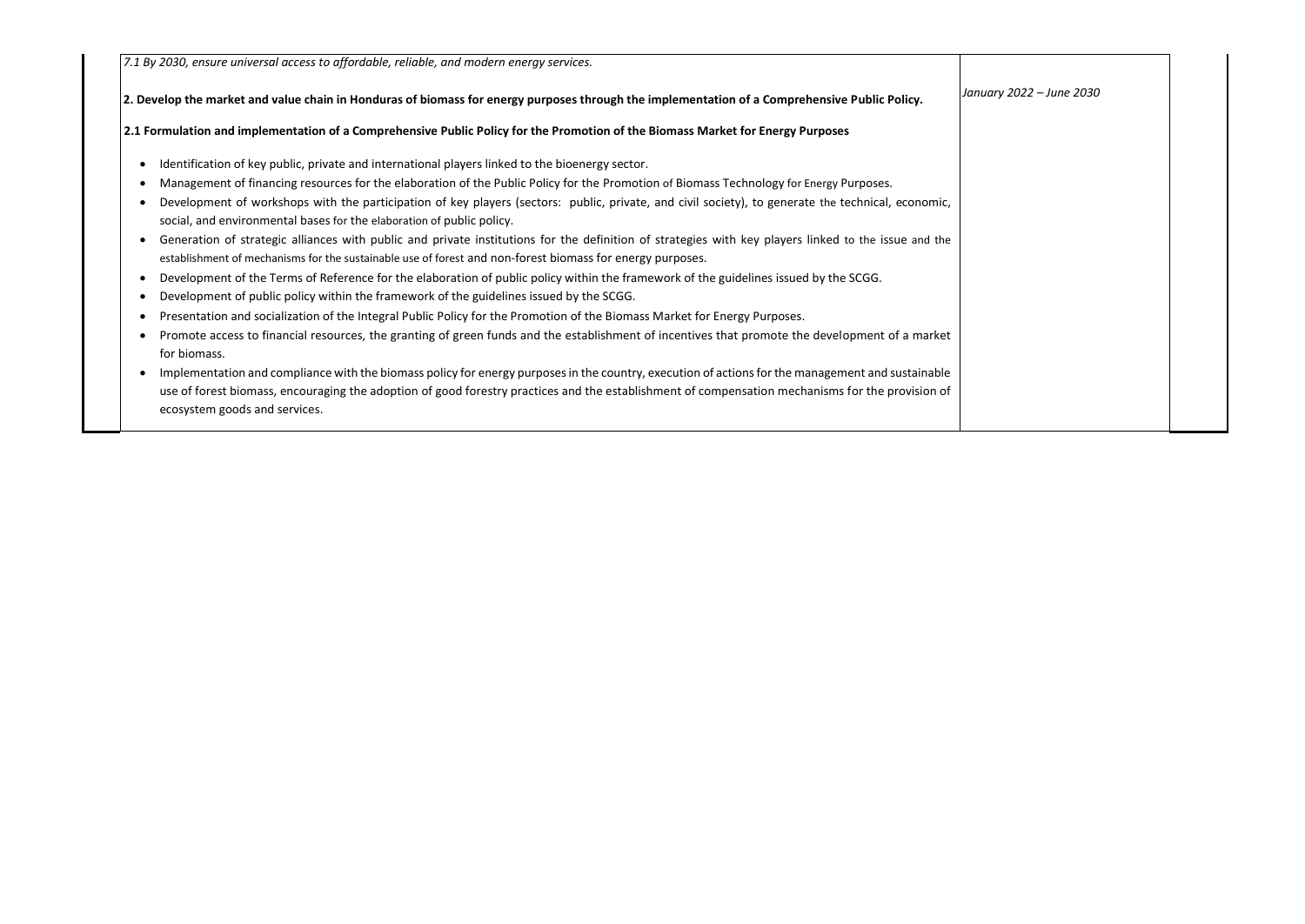# **SECTION 3: OUTCOMES**

| 3.1. Please Add at least one measurable, time-based result for each of the actions in section 2. [Add rows as needed].                                                                 |                   |
|----------------------------------------------------------------------------------------------------------------------------------------------------------------------------------------|-------------------|
|                                                                                                                                                                                        | January 2025      |
| <b>Outcome 1.0</b> Approved Academic Curriculum related to Post-Graduate or Specialization in biogas subject.                                                                          |                   |
| <b>Outcome 1.1</b> Graduates in post-graduate or specialization in biogas matters.                                                                                                     | May 2025          |
| Outcome 1.2 Developed the incentive program for the adoption of biogas technology, business models with a gender focus and social inclusion.                                           | December 2027     |
| <b>Outcome 1.3</b> At least 1 research study on the feasibility of biogas use in other sectors.                                                                                        | January 2024      |
| <b>Outcome 1.4 National Biogas Promotion Program implemented.</b>                                                                                                                      | January 2026      |
| <b>Outcome 1.5</b> Installation and operation of 8,000 biodigesters, which avoids the emission of 85,000 tons. CO <sub>2-eq</sub> per year and consumption of 25,000 tons of firewood, | January 2026      |
| year.                                                                                                                                                                                  |                   |
| Outcome 1.6 Reduction in family spending for the purchase of fertilizers and firewood: USD \$1,500 per year per family.                                                                | January 2026      |
| Outcome 1.7 Implemented the socialization and education program on the operation of biodigesters technology and the associated benefits for users.                                     | January 2026      |
| Outcome 1.8 Implemented the strengthening program for companies that supply biogas-related technology.                                                                                 | January 2024      |
| <b>Outcome 1.9</b> Financing program available for access to biogas technology.                                                                                                        | January 2024      |
| Outcome 1.10 Generation of direct and indirect employment with a total of 4,000 people.                                                                                                | January 2026      |
| <b>Outcome 1.11</b> Audit Report on verification of the performance of the National Biogas Development Program.                                                                        | <b>April 2026</b> |
| <b>Outcome 1.12</b> Elaboration of the Bioenergy Roadmap.                                                                                                                              | June 2025         |
| Outcome 1.13 Systematized experiences in the adoption of clean cooking technologies with renewable energies.                                                                           | January 2026      |
| Outcome 2.0 Developed and implemented the Comprehensive Public Policy for the Promotion of the Biomass Market for energy purposes and socialized among the                             | June 2030         |
| key events linked to the bioenergy sector.                                                                                                                                             |                   |
| Outcome 2.1 Implemented program of strategies for the execution of actions that contribute to the management and sustainable use of forest and non-forest biomass                      | June 2030         |
| for energy purposes, good forestry practices and establishment of incentives and compensation mechanisms for the provision of ecosystem goods and services.                            |                   |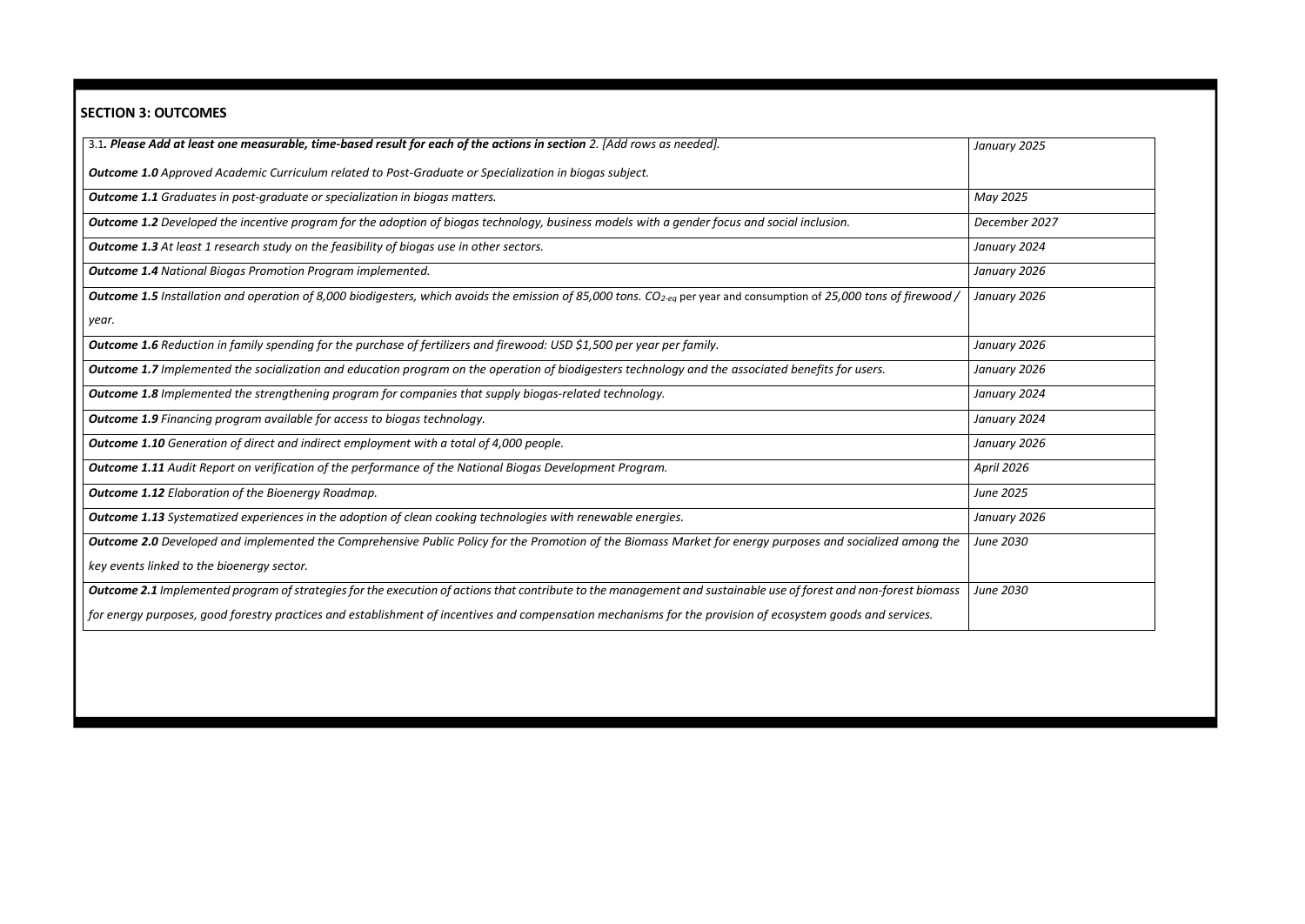# **SECTION 4: RESOURCES AND SUPPORT REQUIRED**

| The estimates of the investments necessary for the fulfillment of the actions were based on the NDC-Bioenergy and Project Sheets of the Reconstruction and Sustainable Development Plan (PRDS) prepared by the<br>office of the Secretariat of State for Energy (SEN) of Honduras:                |                                                                                                                                                                                               |                     |  |  |  |
|---------------------------------------------------------------------------------------------------------------------------------------------------------------------------------------------------------------------------------------------------------------------------------------------------|-----------------------------------------------------------------------------------------------------------------------------------------------------------------------------------------------|---------------------|--|--|--|
| 1.1 Activity: To promote the biogas market and value chain between the<br>different sectors of interest.                                                                                                                                                                                          | <b>Inputs</b>                                                                                                                                                                                 | Valuer (USD)        |  |  |  |
| Linking processes and development of research programs on biogas<br>technologies, feasibility studies on forms of use and other sources of biogas<br>generation, among others.                                                                                                                    | <b>Field Tours</b><br>$\bullet$<br>Material and Equipment.<br>Transport vehicles.<br>$\bullet$<br><b>Consulting Services</b>                                                                  | USD \$400,000.00    |  |  |  |
| 1.2 Activity: Implementation of the National Biogas Development Program to<br>contribute to the resilience of the country and Honduran families in rural<br>areas that face climate change, by reducing atmospheric GHG emissions<br>through the adoption of non-conventional renewable energies. | <b>Inputs</b>                                                                                                                                                                                 | Valor (USD)         |  |  |  |
| -Implementation of the National Biogas Development Program and design of<br>business models with a focus on gender and social inclusion.<br>-Formulation of the Incentive Program for the adoption of biogas technology,<br>include the different links in the value chain.                       | 8,000 biodigesters systems.<br>$\bullet$<br>Staff mobilization costs.<br>Socialization / training workshops.<br>$\bullet$<br>Fees related to the staff implementing the Project.<br>$\bullet$ | USD \$6,000,000.00  |  |  |  |
| 1.3 Activity: Establishment of strategic alliances, capacity building and<br>promotion of public awareness for the adoption of clean cooking<br>systems.                                                                                                                                          | <b>Inputs</b>                                                                                                                                                                                 | Valor (USD)         |  |  |  |
| -Document experiences on the adoption of clean cooking technologies based<br>on biomass, promotion of installation and construction companies, companies<br>that provide after-sales services, among others.                                                                                      | Application of user surveys.<br>Staff for survey implementation and evaluation.<br>$\bullet$<br><b>Transport Vehicles.</b><br>$\bullet$<br>Materials.                                         | USD \$200,000.00    |  |  |  |
| -Create an intersectoral Committee for the Promotion of the use of Biomass<br>SEN, ICF, MIAMBIENTE, local governments, among others                                                                                                                                                               | Workshops.<br>Training.<br>Exchange of experiences.                                                                                                                                           | USD \$50,000.00     |  |  |  |
| -Awareness-raising campaign for the Honduran population on the adoption of<br>clean cooking systems                                                                                                                                                                                               | Consultancy for advertising actions (radio, television, electronic media).<br>$\bullet$                                                                                                       | USD \$50,000.00     |  |  |  |
| 2.1 Activity: Formulation and implementation of a Comprehensive Public<br>Policy for the Promotion of the Biomass Market for Energy Purposes                                                                                                                                                      | <b>Inputs</b>                                                                                                                                                                                 | Valor (USD)         |  |  |  |
| -Formulation of policies, strategies, programs, regulations, guides for<br>construction and installation that contribute to the promotion of the market and<br>value chain of biomass for energy purposes.<br>-Development of biomass research programs.                                          | Contracting of specialized consulting services in the subject.<br>$\bullet$<br>Development of training workshops.<br>Field tours.<br>Training programs.                                       | USD \$ 2,000,000.00 |  |  |  |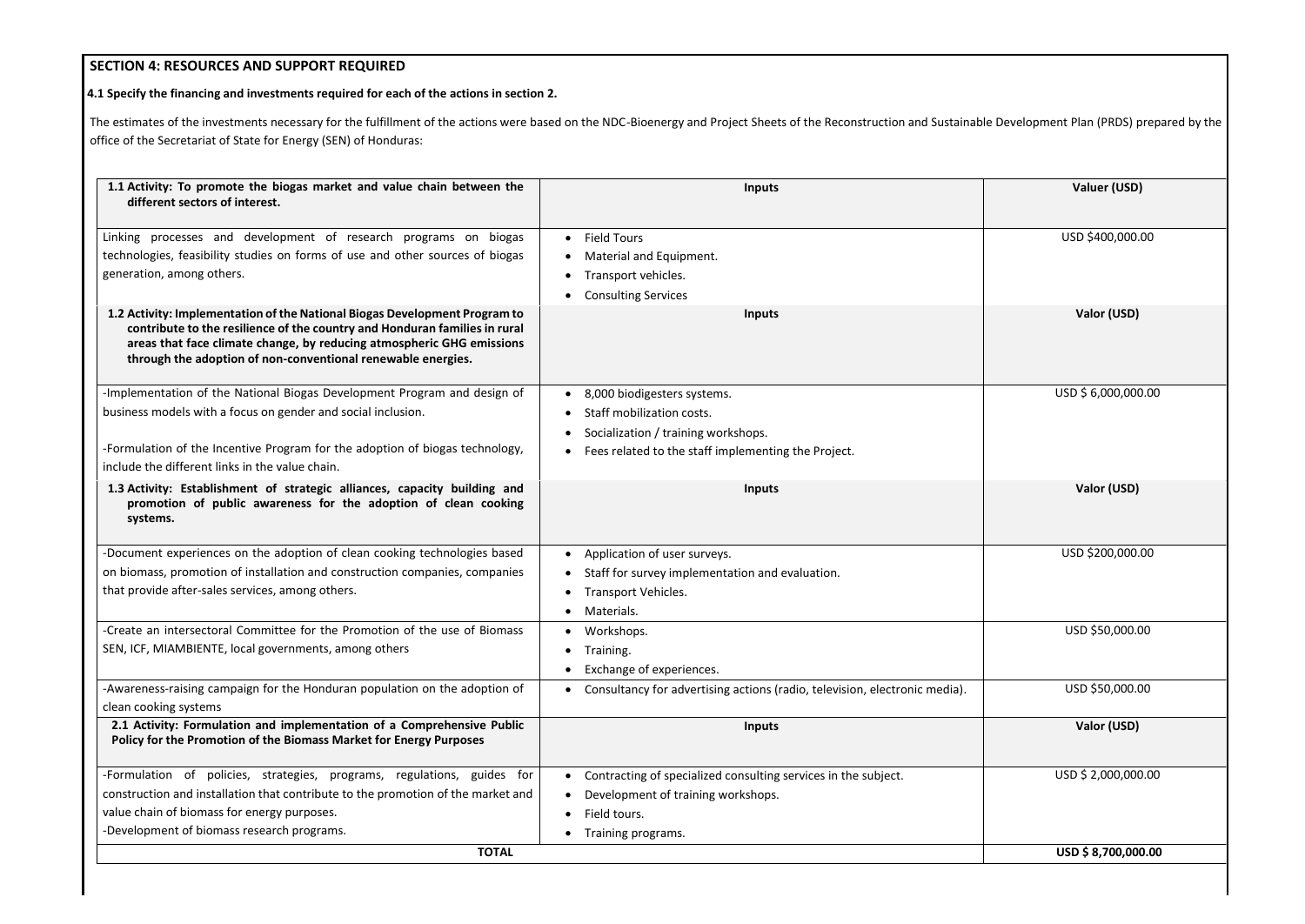**4.2 [Country only] If assistance is required for section 2 actions, select below, describe the assistance required, and specify for which action.**

*[Examples of support to Member States could include access to affordable low-cost debt through strategic risk-elimination instruments, capacity-building in data collection; development of integrated energy plans and energy transition pathways; technical assistance, etc.]*

> *Working hours of the technical staff of the office of the Secretariat of State for Energy (SEN), Secretariat of State in the Office of Natural Resources and Environment (MI AMBIENTE), National Institute of Forest Conservation, Protected Areas and Wildlife (ICF), Secretariat of Agriculture and Livestock (SAG), Academy, Secretariat of State for the Office of Finance (SEFIN), Revenue Administration Service (SAR), Secretariat of General Coordination of Government (SCGG), Customs Administration of Honduras (AAH), Honduran Standardization Agency (OHN), Honduran Association for Development (AHDESA), Association of Distributed Renewable Energy Solution Providers of Honduras (APRODERDH), Ministry of Health*

| $\Box$ Financing                | Financing mechanisms that allow the acquisition of biodigesters through private banks.                                                                                                                                                                                                                                                                                                                                                                                                                                                                                                                                                                                                                                                                                                                    |
|---------------------------------|-----------------------------------------------------------------------------------------------------------------------------------------------------------------------------------------------------------------------------------------------------------------------------------------------------------------------------------------------------------------------------------------------------------------------------------------------------------------------------------------------------------------------------------------------------------------------------------------------------------------------------------------------------------------------------------------------------------------------------------------------------------------------------------------------------------|
| $\Box$ Payment-in-kind<br>(PIK) | Working hours of the technical staff of the office of the Secretariat of State for Energy (SEN), Secretariat of State in the Office of Natural Resources and Env.<br>National Institute of Forest Conservation, Protected Areas and Wildlife (ICF), Secretariat of Agriculture and Livestock (SAG), Academy, Secretariat of State<br>(SEFIN), Revenue Administration Service (SAR), Secretariat of General Coordination of Government (SCGG), Customs Administration of Honduras (AAH), F<br>Agency (OHN), Honduran Association for Development (AHDESA), Association of Distributed Renewable Energy Solution Providers of Honduras (APRODI<br>(SESAL), Municipal Mayor's Office, Dutch Development Service (SNV), National Directorate of Strategic Planning and Sectoral Policy (DNPES), among others. |
| $\Box$ Technical assistance     | For the development of different activities will be necessary, consultancies, as well as hiring of personnel for surveying.                                                                                                                                                                                                                                                                                                                                                                                                                                                                                                                                                                                                                                                                               |
|                                 | $\Box$ Other/please specify For the execution of the activities a budget of USD \$ 8,700,000.00 (eight million six hundred thousand dollars) is established. Which can be done with non-re                                                                                                                                                                                                                                                                                                                                                                                                                                                                                                                                                                                                                |

☐Other/please specify *For the execution of the activities a budget of USD \$ 8,700,000.00 (eight million six hundred thousand dollars) is established. Which can be done with non-refundable cooperation.*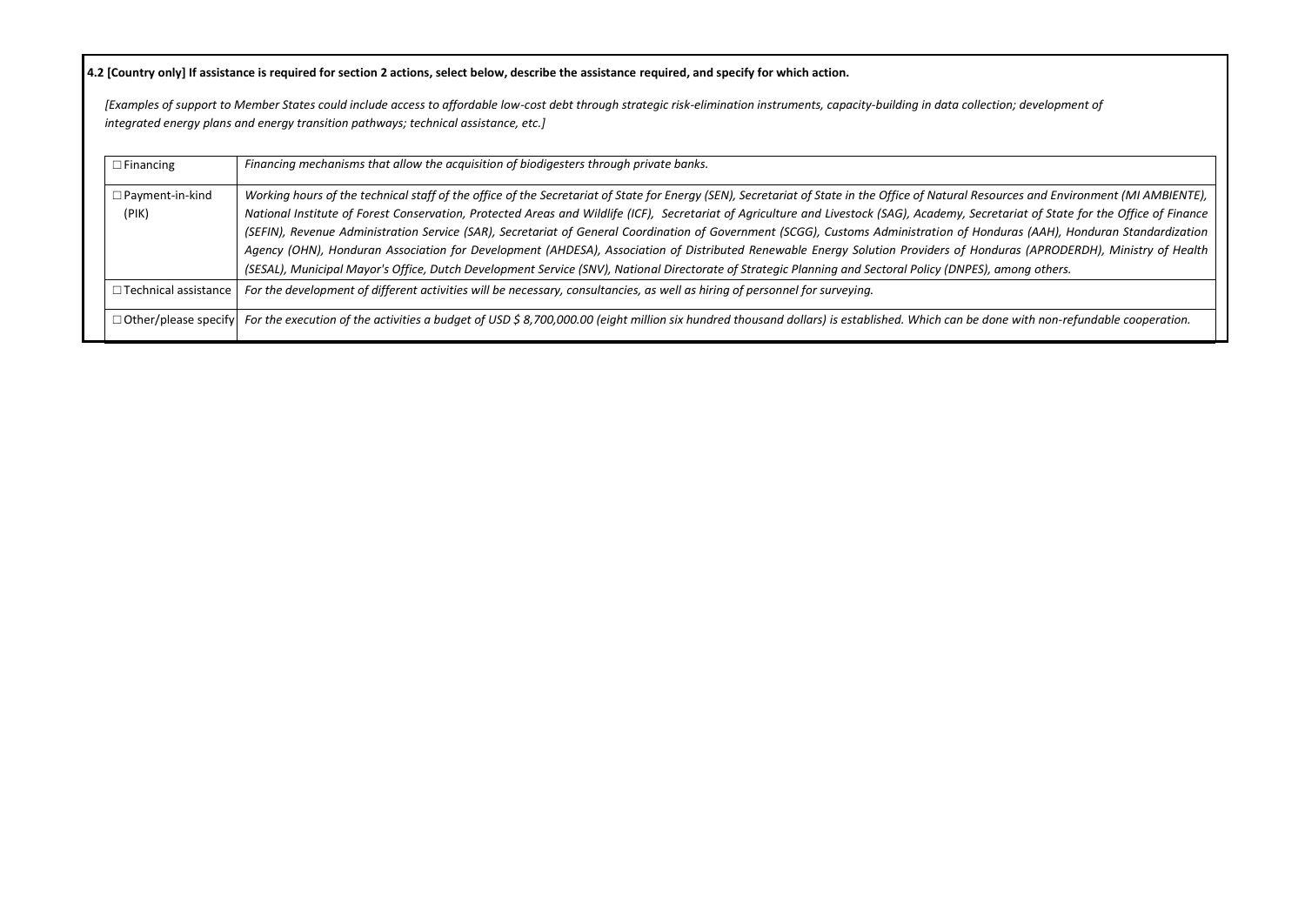# **SECTION 5: IMPACT**

**5.1** Countries planned for implementation, including the number of people potentially affected. The Republic of Honduras, according to estimates made by the Ministry of Energy (SEN), through the National Biogas Promotion Program will impact some 24,000 people with a generation of direct and indirect jobs of 4,000 people.

### *5.2 Alignment with the 2030 Agenda for Sustainable Development - Describe how each of the actions in section 2 impacts the progress of the SDGs by 2030.*

Through the Comprehensive Policy for the Promotion of biomass market for energy purposes and the implementation of clean cooking technologies with renewable sources, the sustainable management and use of biomass natural resources is promoted and promoting the generation of affordable, sustainable, and non-polluting energy, which contributes to the conservation of natural resources and collective health through good air quality through the reduction of GHG emissions. Based on the above, these actions contribute to achieving SDG 3, SDG 12, SDG 13 and SDG 15.

# *5.3 Alignment with the Paris Agreement and net zero emissions by 2050 - Describe how each of the actions in section 2 aligns with the Paris Agreement and national NDCs (if applicable) and supports netzero emissions by 2050. [up to 500 words, go up to the strategy support documents as needed].*

On the other hand, it provides spaces for the participation of the different public, private and civil society sectors in the formulation of policies, strategies and programs that will contribute to the sustainable development of the country.

The actions are aligned with Objectives 3 and 4 of Renewable Energy and Bioenergy of the NDC-Honduras and the Axis of Culture of Efficiency and Energy Saving through Objective 14 of the Sectoral Energy Policy of the country, through the creation and execution of a Comprehensive Public Policy that promotes the biomass market in the rational and sustainable use of these resources. Through the execution of projects, awareness is promoted in the population for the adoption of best practices and systems for the generation of renewable energy for biofuels in the residential, commercial and industrial sectors, in conjunction with the integration of efficient clean cooking systems in homes, thus reducing atmospheric emissions and accelerated consumption of biomass, generating a positive impact on the revitalization of the local and national economy, environment, collective health, and thus contribute to the mitigation of climate change .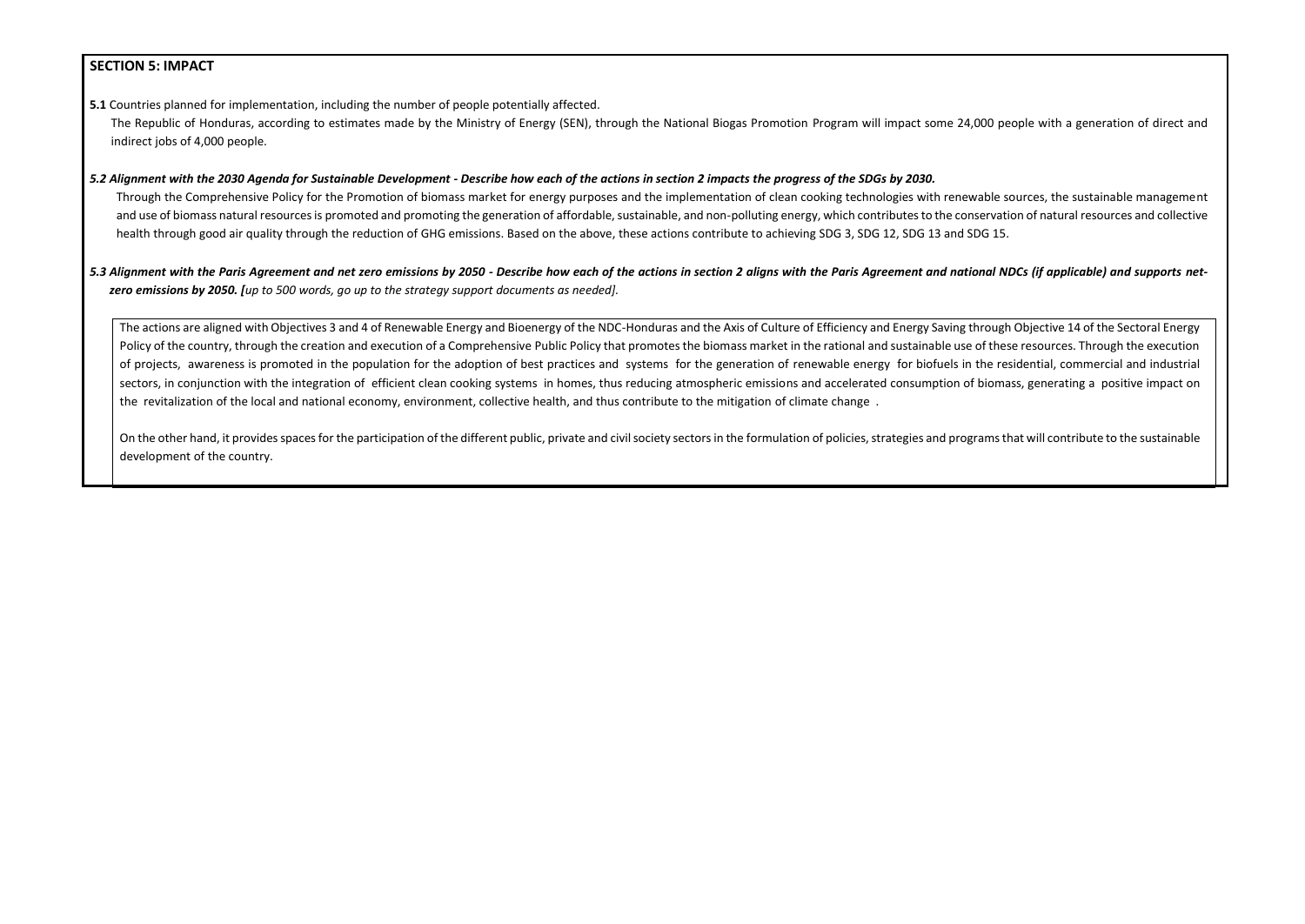# **SECTION 6: MONITORING AND REPORTING**

6.1. **Describe how you intend to track the progress of the results proposed in section 3. Please also describe whether you plan to use other existing information frameworks to track the progress of the proposed results**

**Monitoring 1.0** Development of quarterly meetings on progress in the elaboration of the academic pénsum related to education in biogas theme and later final meeting for its approval process and biannual report on the number of graduates with post-graduates or specialization in the subject of biogas.

Monitoring 1.1, 1.2 and 1.8 Development of meetings between the key players involved (sectors: public, private, civil society), led by the Secretariat of State for Energy Office (SEN) to validate the progress in the formulation of incentive programs, access to financing, research and studies, training processes and socialization oriented to the issue of biogas.

Monitoring 1.3 and 1.9 Monthly report on progress in the implementation of the National Biogas Development Program, in conjunction with the Secretariat of State for Energy Office (SEN) and the executing organization.

Monitoring 1.4, 1.5 and 1.6 Application of surveys to the different beneficiaries of the program on the perception of the project and experiences generated that will be incorporated into the Final Performance Evaluation Report.

Monitoring 2.1: Development of semiannual meetings between the key players linked to the biomass sector, led by the Secretariat of State for Energy Office (SEN) for the review of the implementation of strategies and actions that contribute to the sustainable management of forest and non-forest biomass for energy purposes.

**Monitoring 1.3, 1.9, 1.10 and 1.11** Final report on Performance Evaluation and Audit of the implementation of the National Biogas Development Program.

**Monitoring 1.7** Report of training and socialization results on the operation and technology of biodigesters and the associated benefits for users.

**Monitoring 1.12** Holding monthly meetings to address advances related to the formulation of the Bioenergy Roadmap.

**Monitoring** Project impact assessment report.

**Monitoring 2.0:** Program of implementation and execution of the Integral Public Policy that will be developed by the Secretariat of State for Energy Office (SEN)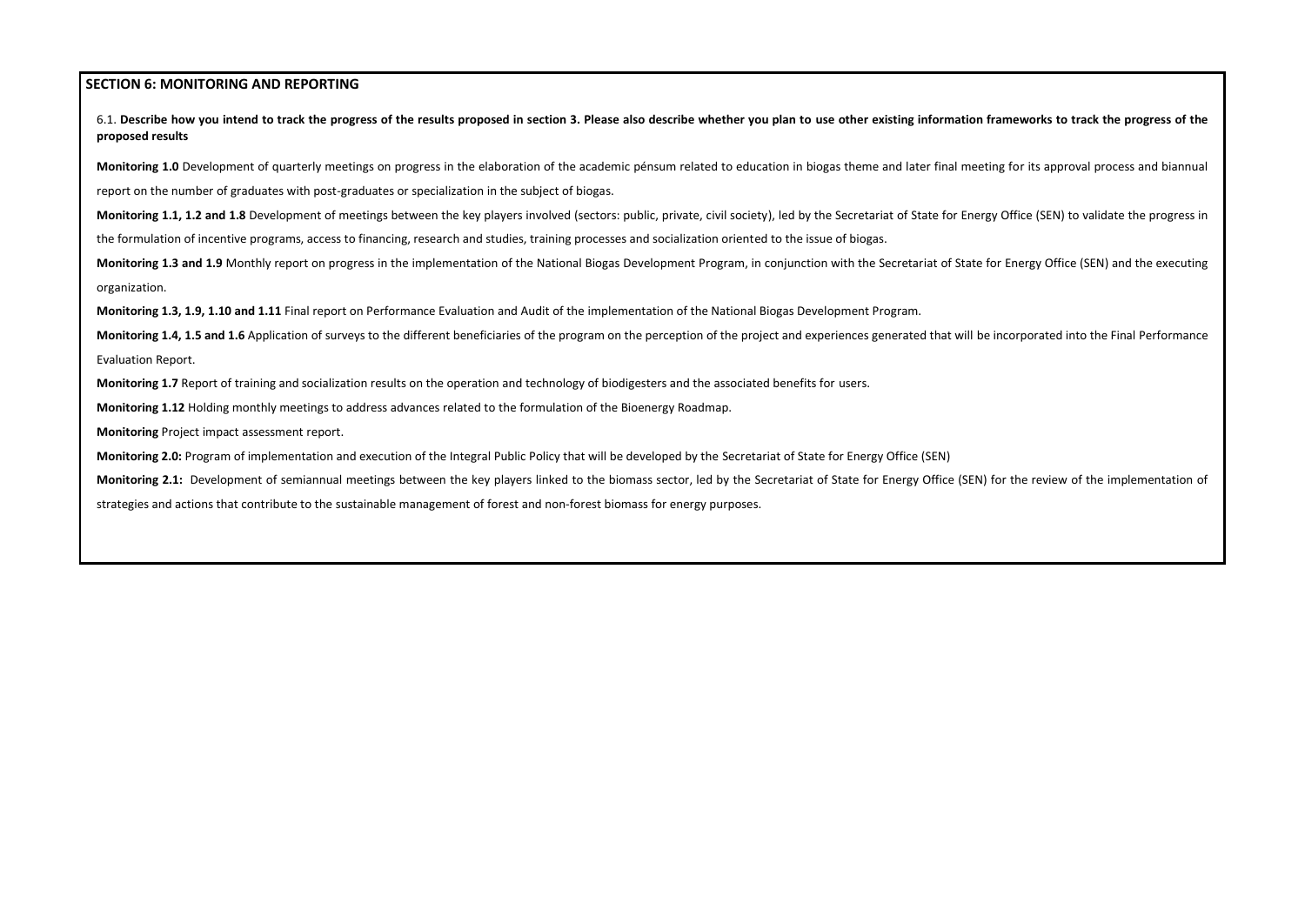# **SECTION 7: GUIDING PRINCIPLES CHECK LIST**

Please use the checklist below to validate that the proposed Energy Compact is aligned with the guiding principles.

- Stepping up ambition and accelerating action Increase contribution of and accelerate the implementation of the SDG7 targets in support of the 2030 Agenda for Sustainable Development for Paris Agreement
	- 1. 1. Does the Eneray Compact strenathen and/or add a taraet, commitment, policy, action related to SDG7 and its linkages to the other SDGs that results in a higher cumulative impact compared to existing *frameworks? X Yes* ☐*No*

I.3 Does the Energy Compact consider inclusion of key priority issues towards achieving SDG7 by 2030 and the net-zero emission goal of the Paris Agreement by 2050 - as defied by latest global analysis and data *including theoutcome of the Technical Working Groups?* **X** Yes ☐No

II. Alignment with the 2030 agenda on Sustainable Development Goals – Ensure coherence and alignment with SDG implementation plans and strategies by 2030 as well as national development plans and priorities.

II.1. Has the Energy Compact considered enabling actions of SDG7 to reach the other sustainable development goals by 2030? X Yes  $\Box$ No

II.2. Does the Energy Compact align with national, sectoral, and/or sub-national sustainable development strategies/plans, including SDG implementation plans/roadmaps? X Yes  $\Box$ No

*I.2 Does the Energy Compact increase the geographical and/or sectoral coverage of SDG7 related efforts?* **X** Yes ☐No

*II.3. Has the Energy Compact considered a timeframe in line with the Decade of Action?* **X** Yes ☐No

III. Alignment with Paris Agreement and net-zero by 2050 - Ensure coherence and alignment with the Nationally Determined Contributions, long term net zero emission strategies. III.1. Has the Energy Compact considered a timeframe in line with the net-zero goal of the Paris Agreement by 2050? X Yes  $\Box$ No

*III.2.Has the Energy Compact considered energy-related targets and information in the updated/enhanced NDCs?* **X** Yes ☐No

**III.3.** Has the Energy Compact considered alignment with reaching the net-zero emissions goal set by many countries by 2050?  $\Box$ Yes  $\Box$ No

IV. Leaving no one behind, strengthening inclusion, interlinkages, and synergies - Enabling the achievement of SDGs and just transition by reflecting interlinkages with other SDGs.

*IV.1. Does the Energy Compact include socio-economic impacts of measures being considered?* **X** Yes ☐No

*IV.2. Does the Energy Compact identify steps towards an inclusive, just energy transition?* **X** Yes ☐No

IV.3. Does the Energy Compact consider measures that address the needs of the most vulnerable groups (e.g. those impacted the most by energy transitions, lack of energy access)? X Yes  $\Box$  No

V. Feasibility and Robustness - Commitments and measures are technically sound, feasible, and verifiable based a set of objectives with specific performance indicators, baselines, targets and data sources as needed.

V.1. Is the information included in the Energy Compact based on updated quality data and sectoral assessments, with clear and transparent methodologies related to the proposed measures? X Yes  $\square$ No

V.2. Has the Energy Compact considered inclusion of a set of SMART (specific, measurable, achievable, resource-based and time based) objectives? X Yes  $\Box$ No

*V.3. Has the Energy Compact considered issues related to means of implementation to ensure feasibility of measures proposed (e.g. cost and financing strategy, technical assistant needs and partnerships, policy and regulatorygaps, data and technology)?* **X** Yes ☐No